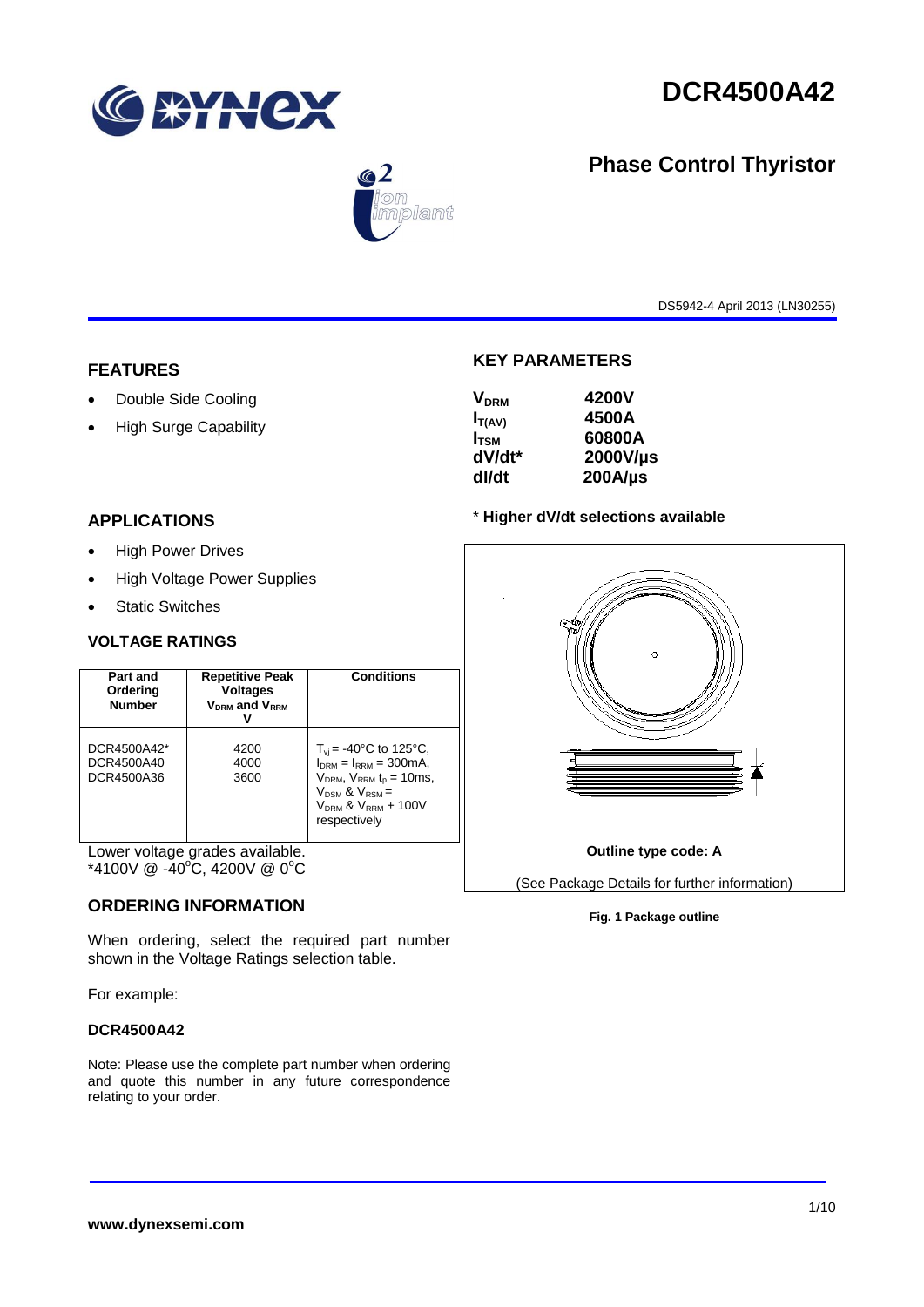



## **CURRENT RATINGS**

**Tcase = 60°C unless stated otherwise**

| Symbol              | <b>Parameter</b>                     | <b>Test Conditions</b>   | Max. | <b>Units</b> |
|---------------------|--------------------------------------|--------------------------|------|--------------|
| Double Side Cooled  |                                      |                          |      |              |
| $I_T(AV)$           | Mean on-state current                | Half wave resistive load | 4500 | Α            |
| I <sub>T(RMS)</sub> | <b>RMS</b> value                     | $\overline{\phantom{0}}$ | 7068 | A            |
| $I_{\rm T}$         | Continuous (direct) on-state current | $\overline{\phantom{0}}$ | 6330 | Α            |

## **SURGE RATINGS**

| Symbol       | <b>Parameter</b>                        | <b>Test Conditions</b>                           | Max.  | <b>Units</b>      |
|--------------|-----------------------------------------|--------------------------------------------------|-------|-------------------|
| <b>I</b> TSM | Surge (non-repetitive) on-state current | 10ms half sine, $T_{\text{case}} = 125^{\circ}C$ | 60.8  | kA                |
| $l^2t$       | $I2t$ for fusing                        | $V_R = 0$                                        | 18.48 | MA <sup>2</sup> s |

## **THERMAL AND MECHANICAL RATINGS**

| Symbol                     | <b>Parameter</b>                      | <b>Test Conditions</b>      |             | Min.  | Max.    | <b>Units</b> |
|----------------------------|---------------------------------------|-----------------------------|-------------|-------|---------|--------------|
| $R_{th(j-c)}$              | Thermal resistance – junction to case | Double side cooled          | DC          |       | 0.00603 | °C/W         |
|                            |                                       | Single side cooled          | Anode DC    |       | 0.01024 | °C/W         |
|                            |                                       |                             | Cathode DC  | ٠     | 0.01467 | °C/W         |
| $R_{th(c-h)}$              | Thermal resistance – case to heatsink | Clamping force 83.0kN       | Double side | ٠     | 0.001   | °C/W         |
|                            |                                       | (with mounting compound)    | Single side |       | 0.002   | °C/W         |
| $T_{\nu j}$                | Virtual junction temperature          | <b>Blocking VDRM / VRRM</b> |             | ٠     | 125     | °C           |
| ${\mathsf T}_{\text{stg}}$ | Storage temperature range             |                             |             | $-55$ | 125     | °C           |
| $F_m$                      | Clamping force                        |                             |             | 74.0  | 91.0    | kN           |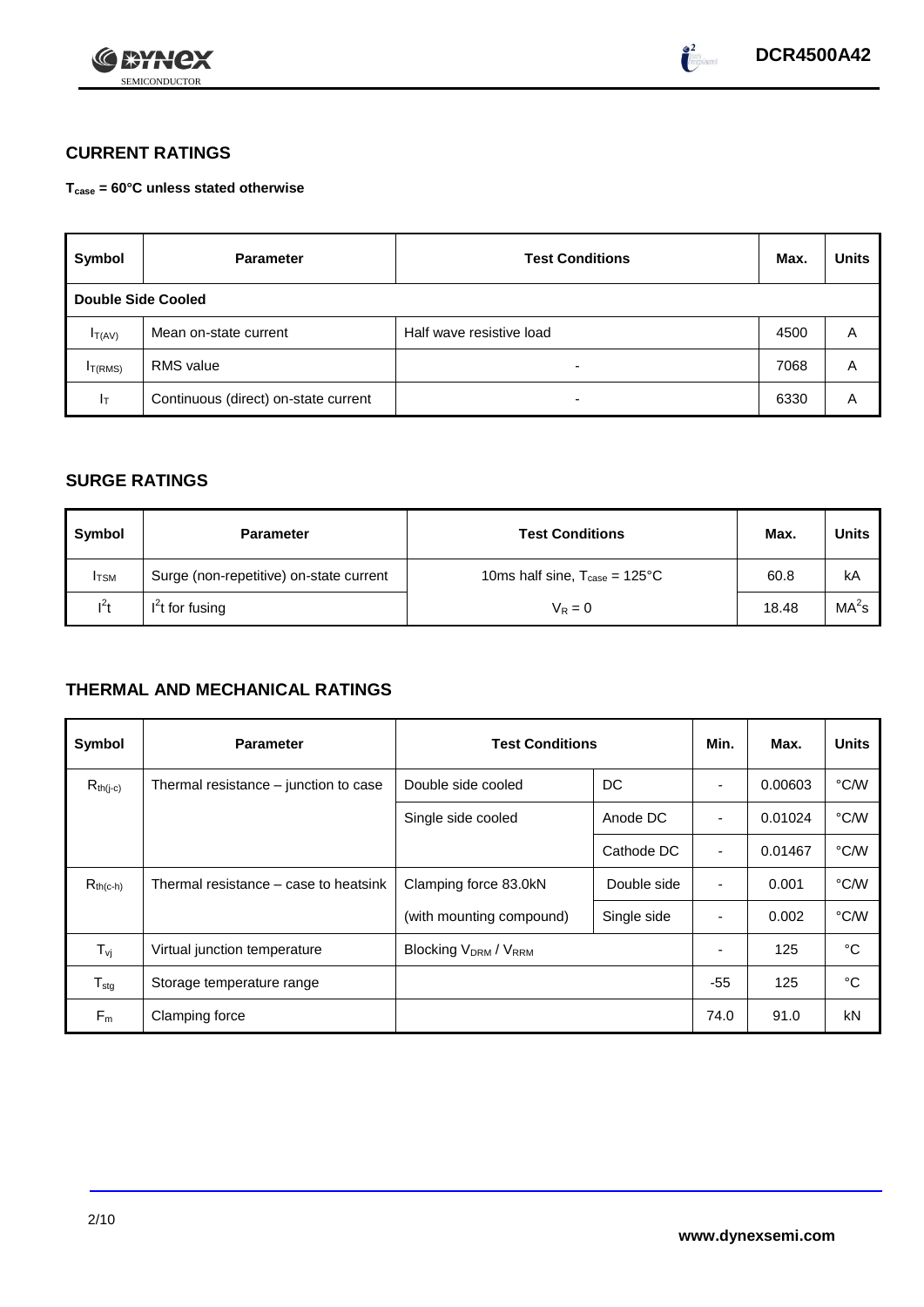## **DYNAMIC CHARACTERISTICS**

| Symbol            | <b>Parameter</b>                              | <b>Test Conditions</b>                                                  |                 | Min.                     | Max.  | <b>Units</b> |
|-------------------|-----------------------------------------------|-------------------------------------------------------------------------|-----------------|--------------------------|-------|--------------|
| <b>IRRM</b> /IDRM | Peak reverse and off-state current            | At $V_{RRM}/V_{DRM}$ , $T_{case} = 125^{\circ}C$                        |                 | $\blacksquare$           | 300   | mA           |
| dV/dt             | Max. linear rate of rise of off-state voltage | To 67% $V_{DRM}$ , T <sub>i</sub> = 125°C, gate open                    |                 | $\blacksquare$           | 2000  | $V/\mu s$    |
| dl/dt             | Rate of rise of on-state current              | From 67% $V_{DRM}$ to 2x $I_{T(AV)}$                                    | Repetitive 50Hz | $\blacksquare$           | 200   | $A/\mu s$    |
|                   |                                               | Gate source 30V, 10 $\Omega$ ,                                          | Non-repetitive  |                          | 500   | $A/\mu s$    |
|                   |                                               | $t_r$ < 0.5µs, T <sub>i</sub> = 125°C                                   |                 |                          |       |              |
| $V_{T(TO)}$       | Threshold voltage - Low level                 | 500 to 2200A at $T_{\text{case}} = 125^{\circ}C$                        |                 | ÷,                       | 0.75  | $\vee$       |
|                   | Threshold voltage - High level                | 2200 to 8000A at $T_{\text{case}} = 125^{\circ}C$                       |                 | $\overline{\phantom{a}}$ | 0.92  | V            |
| $r_{\text{T}}$    | On-state slope resistance - Low level         | 500A to 2200A at $T_{\text{case}} = 125^{\circ}$ C                      |                 | ä,                       | 0.205 | $m\Omega$    |
|                   | On-state slope resistance - High level        | 2200A to 8000A at $T_{\text{case}} = 125^{\circ} \text{C}$              |                 | $\blacksquare$           | 0.122 | $m\Omega$    |
| $t_{\rm gd}$      | Delay time                                    | $V_D = 67\%$ V <sub>DRM</sub> , gate source 30V, 10 $\Omega$            |                 |                          | 3     | μs           |
|                   |                                               | $t_r = 0.5 \mu s$ , $T_i = 25^{\circ}C$                                 |                 |                          |       |              |
| $t_{\rm q}$       | Turn-off time                                 | $I_T = 5000A$ , $T_i = 125^{\circ}C$ ,<br>$V_R = 200V$ , dl/dt = 5A/µs, |                 |                          | 900   | μs           |
|                   |                                               | $dV_{DR}/dt = 20V/\mu s$ linear                                         |                 |                          |       |              |
| $Q_{\rm S}$       | Stored charge                                 | $I_T = 3000A$ , $T_i = 125^{\circ}C$ , dl/dt - 1A/µs,                   |                 | 2920                     | 4875  | μC           |
| <b>IRR</b>        | Reverse recovery current                      | $V_{\text{Reak}}$ ~2500V, $V_R$ ~ 1700V                                 |                 | 42                       | 57    | A            |
| $I_L$             | Latching current                              | $T_i = 25^{\circ}C$ , $V_D = 5V$                                        |                 | $\blacksquare$           | 3     | A            |
| Īн                | Holding current                               | $T_i = 25^{\circ}C$ , $R_{G-K} = \infty$ , $I_{TM} = 500A$ , $I_T = 5A$ |                 |                          | 300   | mA           |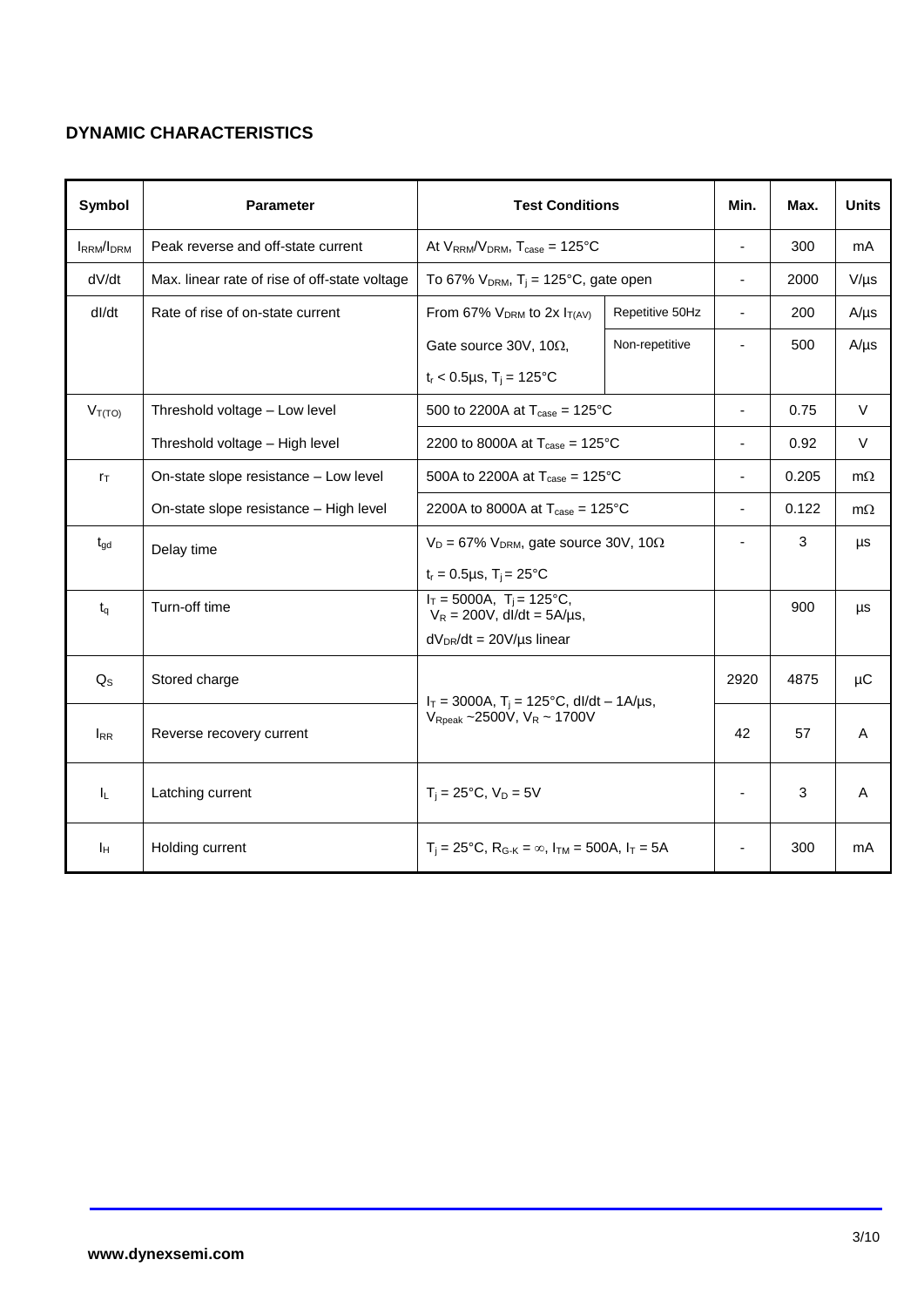

## **GATE TRIGGER CHARACTERISTICS AND RATINGS**

| Symbol          | <b>Parameter</b>         | <b>Test Conditions</b>                       | Max. | Units |
|-----------------|--------------------------|----------------------------------------------|------|-------|
| V <sub>GT</sub> | Gate trigger voltage     | $V_{DRM} = 5V$ , $T_{case} = 25^{\circ}C$    | 1.5  |       |
| $\rm V_{GD}$    | Gate non-trigger voltage | At 50% $V_{DRM}$ , $T_{case} = 125^{\circ}C$ | 0.4  |       |
| Iст             | Gate trigger current     | $V_{DRM} = 5V$ , $T_{case} = 25^{\circ}C$    | 400  | mA    |
| IGD             | Gate non-trigger current | At 50% $V_{DRM}$ , $T_{case} = 125^{\circ}C$ | 10   | mA    |

## **CURVES**

SEMICONDUCTOR

72X



**Fig.2 Maximum & minimum on-state characteristics**

$$
V_{TM} = A + B\ln (I_T) + C.I_T + D.\sqrt{I_T}
$$
  
 
$$
V = 0.000113
$$
  
 
$$
S = 0.000113
$$

 $V_{TM}$  **EQUATION** Where  $A = -0.208640$  $B = 0.171688$  $D = -0.003842$ these values are valid for  $T_i = 125^{\circ}C$  for  $I_T$  500A to 8000A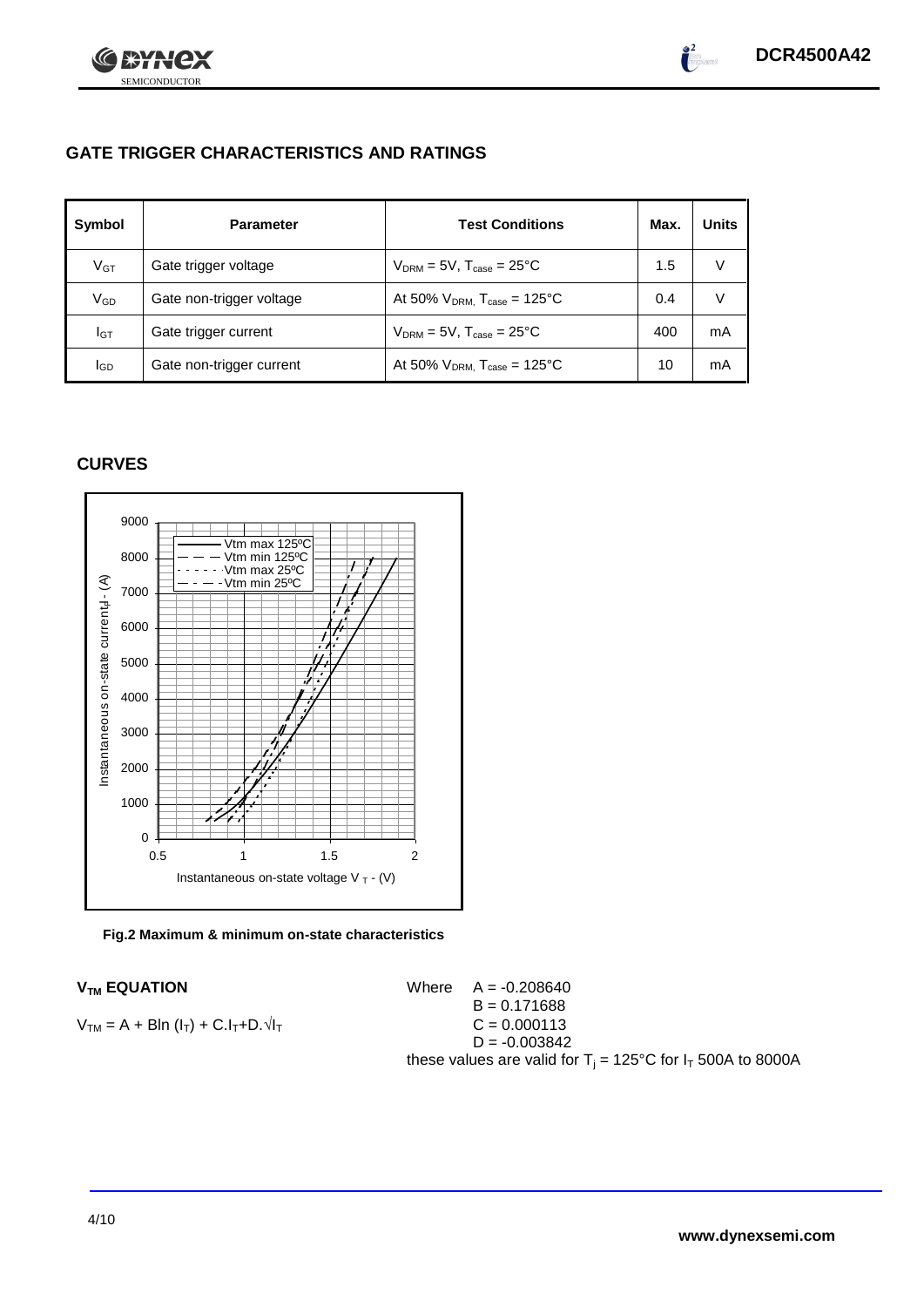

**Fig.5 Maximum permissible heatsink temperature, double side cooled – sine wave**

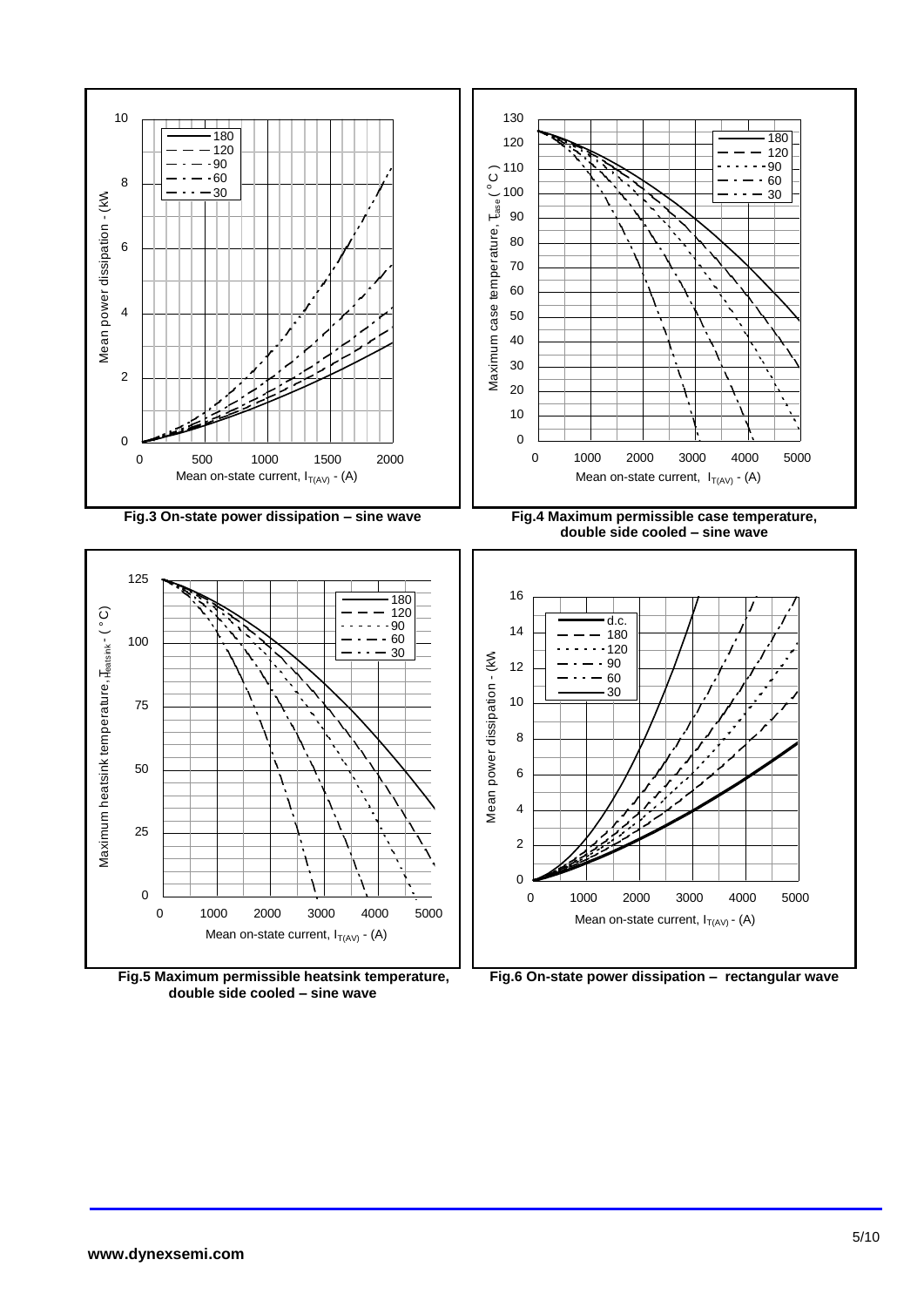





**Fig.9 Maximum (limit) transient thermal impedance – junction to case (°C/kW)**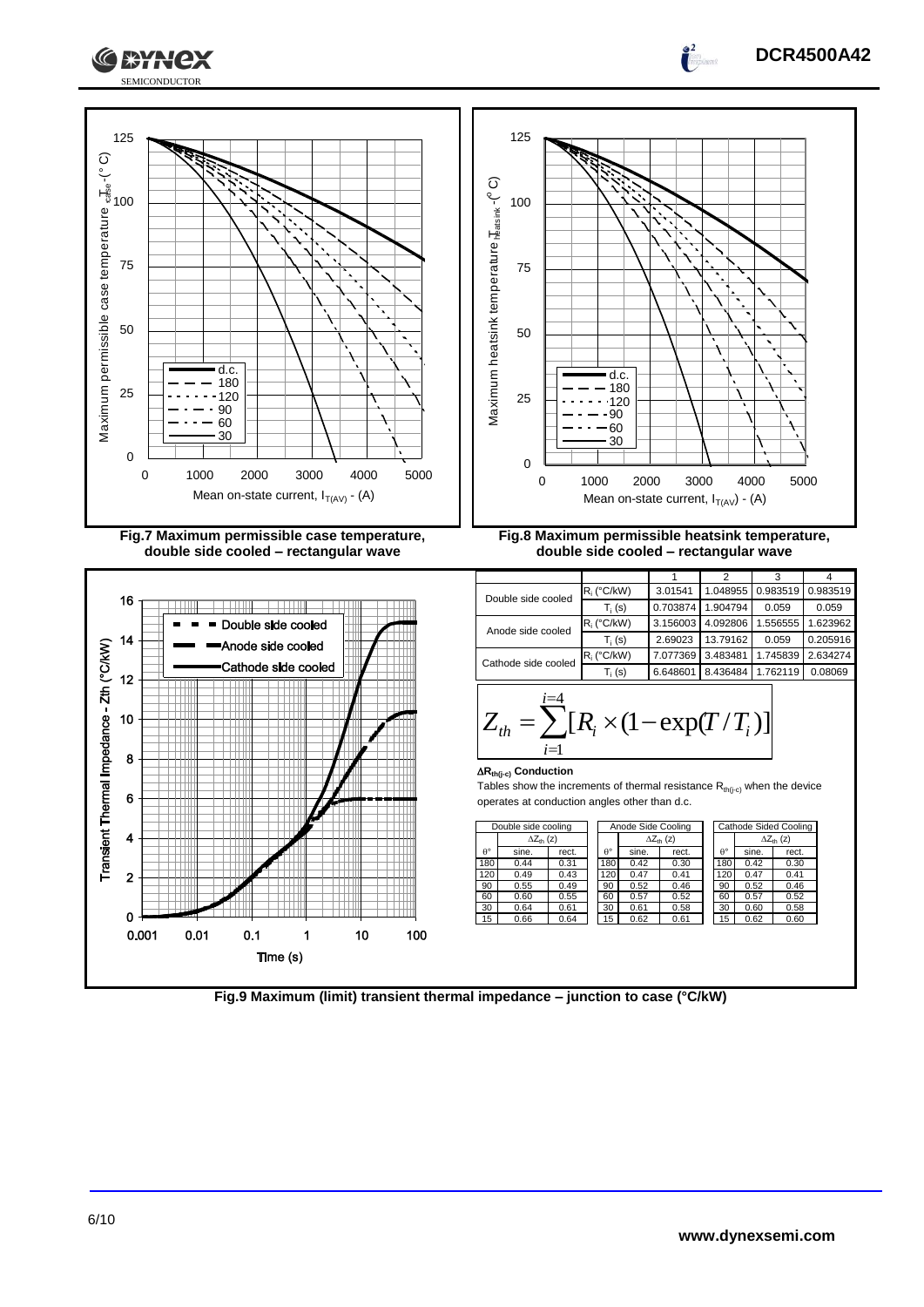

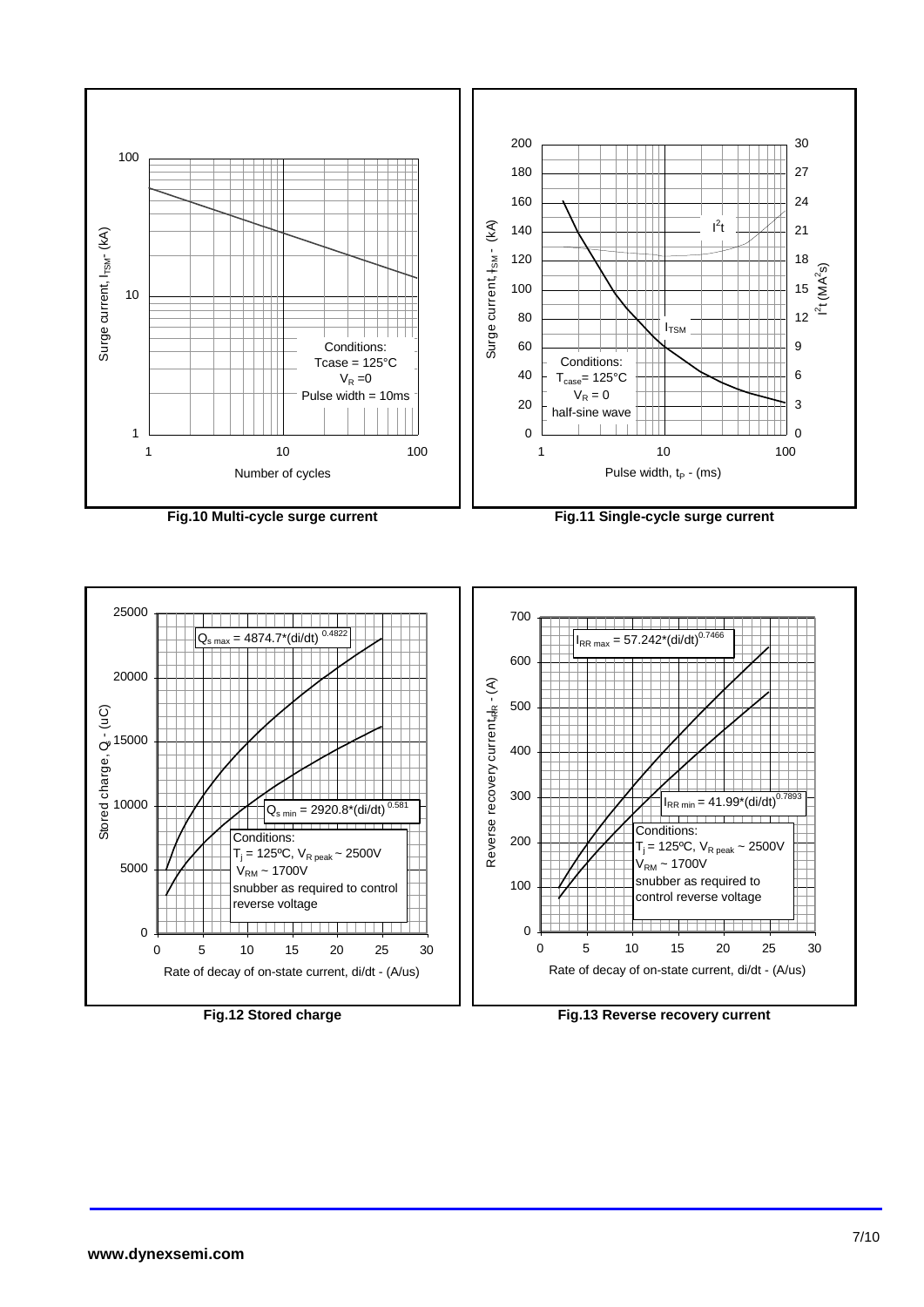

**Fig14 Gate Characteristics**



**Fig. 15 Gate characteristics**

**DCR4500A42**

 $\int_{0}^{2}$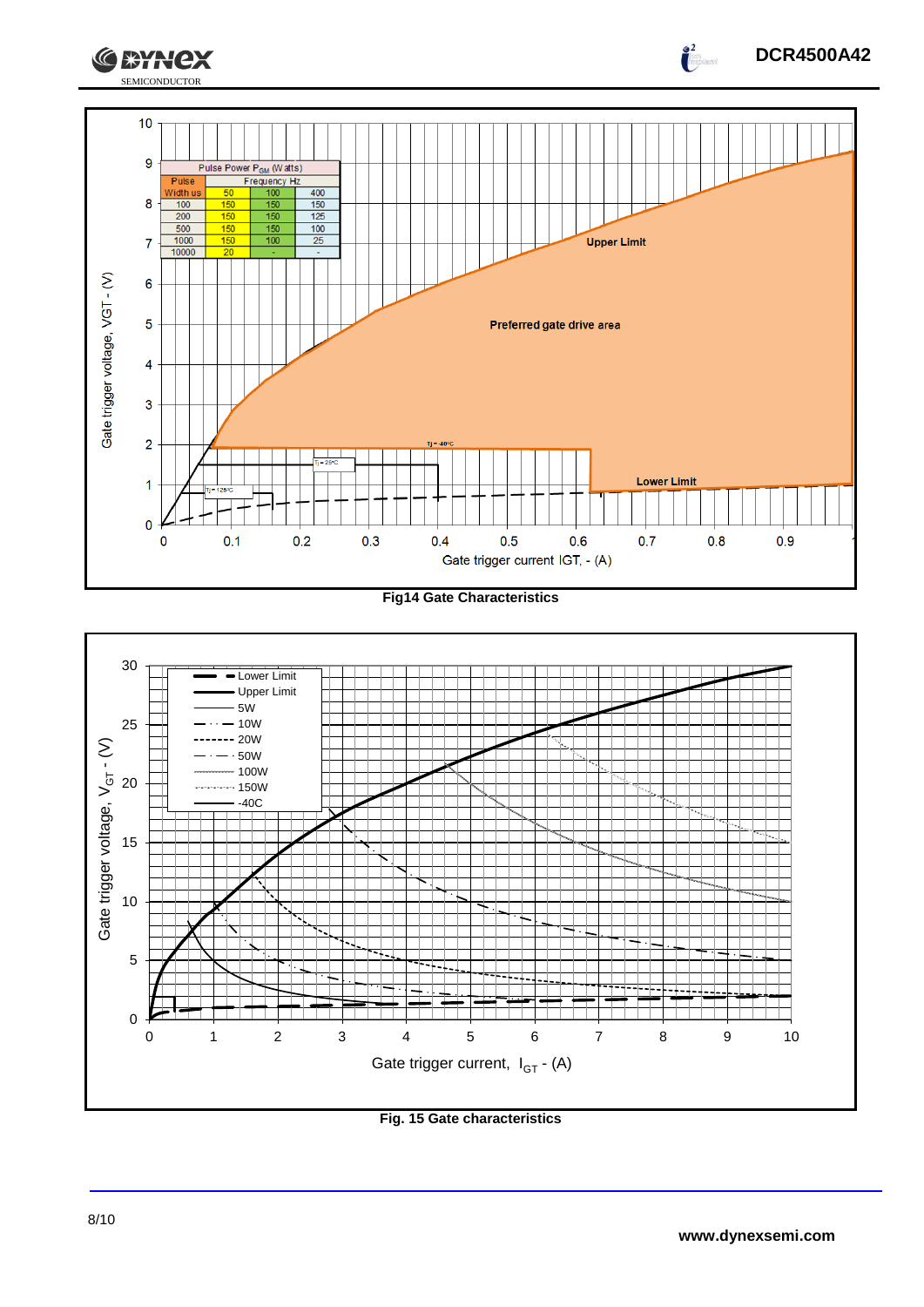## **PACKAGE DETAILS**

For further package information, please contact Customer Services. All dimensions in mm, unless stated otherwise. DO NOT SCALE.



**Fig.16 Package outline**